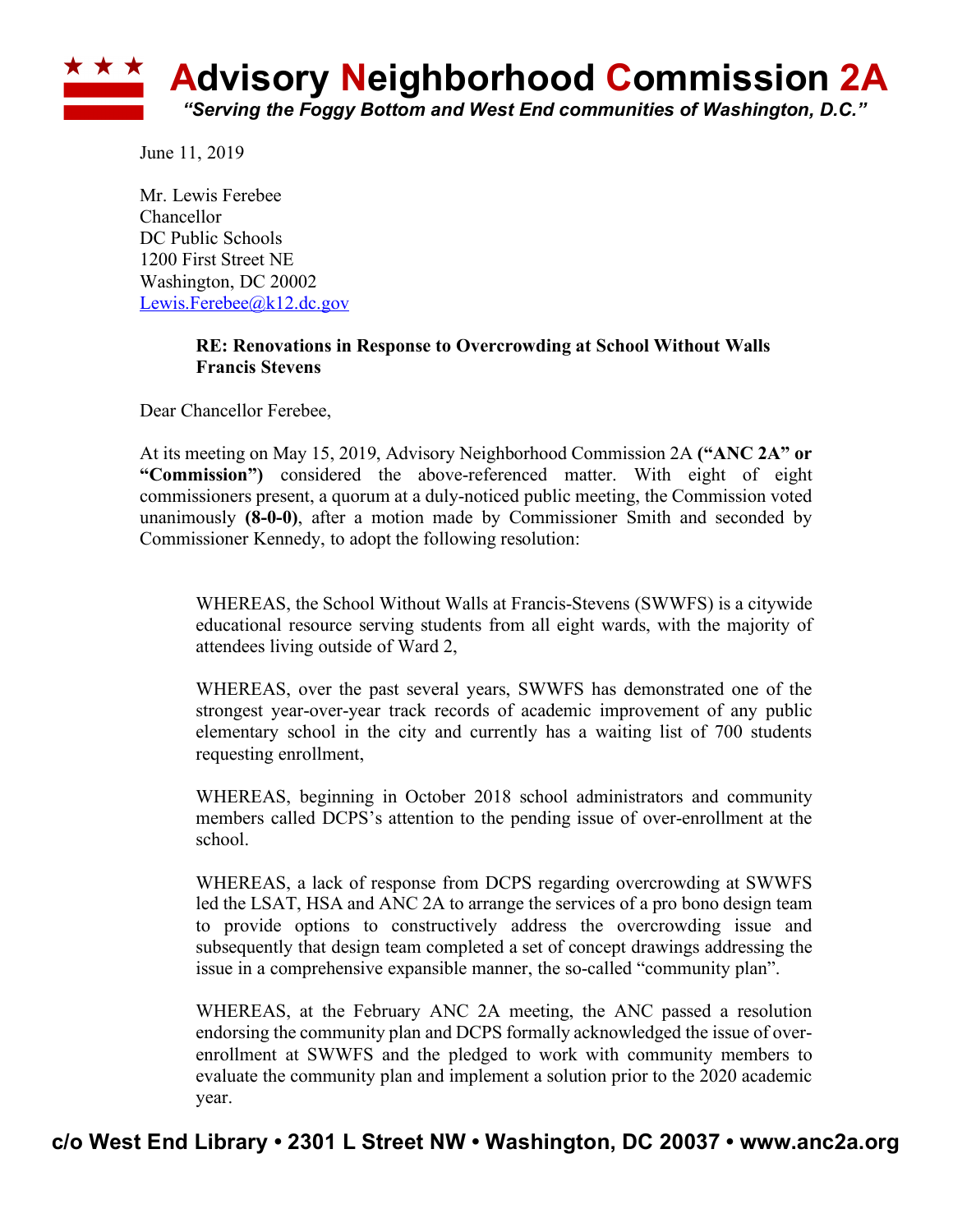## **\* \* \* Advisory Neighborhood Commission 2A** *"Serving the Foggy Bottom and West End communities of Washington, D.C."*

WHEREAS, since that February ANC meeting the project liaison provided the ANC and community has changed three times, no contracting timeline was provided until May and no official explanation regarding the design choice and rationale has been provided as of this date.

WHEREAS, reports of mismanagement of previous renovations, including a reported payment of \$600,000 for a single door, the purchase and installation of unnecessary mechanical equipment and the misalignment of a locker room, thereby curtailing needed expansion of the school gym, among others, have left many in the community with a lingering distrust of the renovation management process at DCPS.

WHEREAS, unofficially, the ANC and community members have been informed that DCPS has selected an inferior design for the current renovation, one that has faced repeated and significant merit-based objections from the community, objections that have not been officially addressed by DCPS.

THEREFORE, BE IT RESOLVED ANC 2A reiterates its February 2018 call for DCPS to utilize such funds as are available for renovations at SWWFS to eliminate two small offices and repurpose unused balcony space between them and the small gym so as to create two new 1200 square foot classrooms, thereby implementing the so-called "community plan".

BE IT FURTHER RESOLVED, that if DCPS elects, as now seems to be the case, to re-purpose the current library instead of implementing the community plan, the ANC requests written notification of the decision and its rationale as well as any relevant process documents pertaining to the bid process and cost elements that informed the decision.

Commissioners William Kennedy Smith (2A04@anc.dc.gov) and Patrick Kennedy  $(2A01@anc.de.gov)$  are the Commission's representatives in this matter.

For your information, I am also attaching a copy of a letter I have sent, as ANC Chair, to Tousant Webster, who was recently designated as the community point of contact for this project by DCPS.

ON BEHALF OF THE COMMISSION.

Sincerely,

Willi K Suite no

William Kennedy Smith, MD

**c/o West End Library • 2301 L Street NW • Washington, DC 20037 • www.anc2a.org**